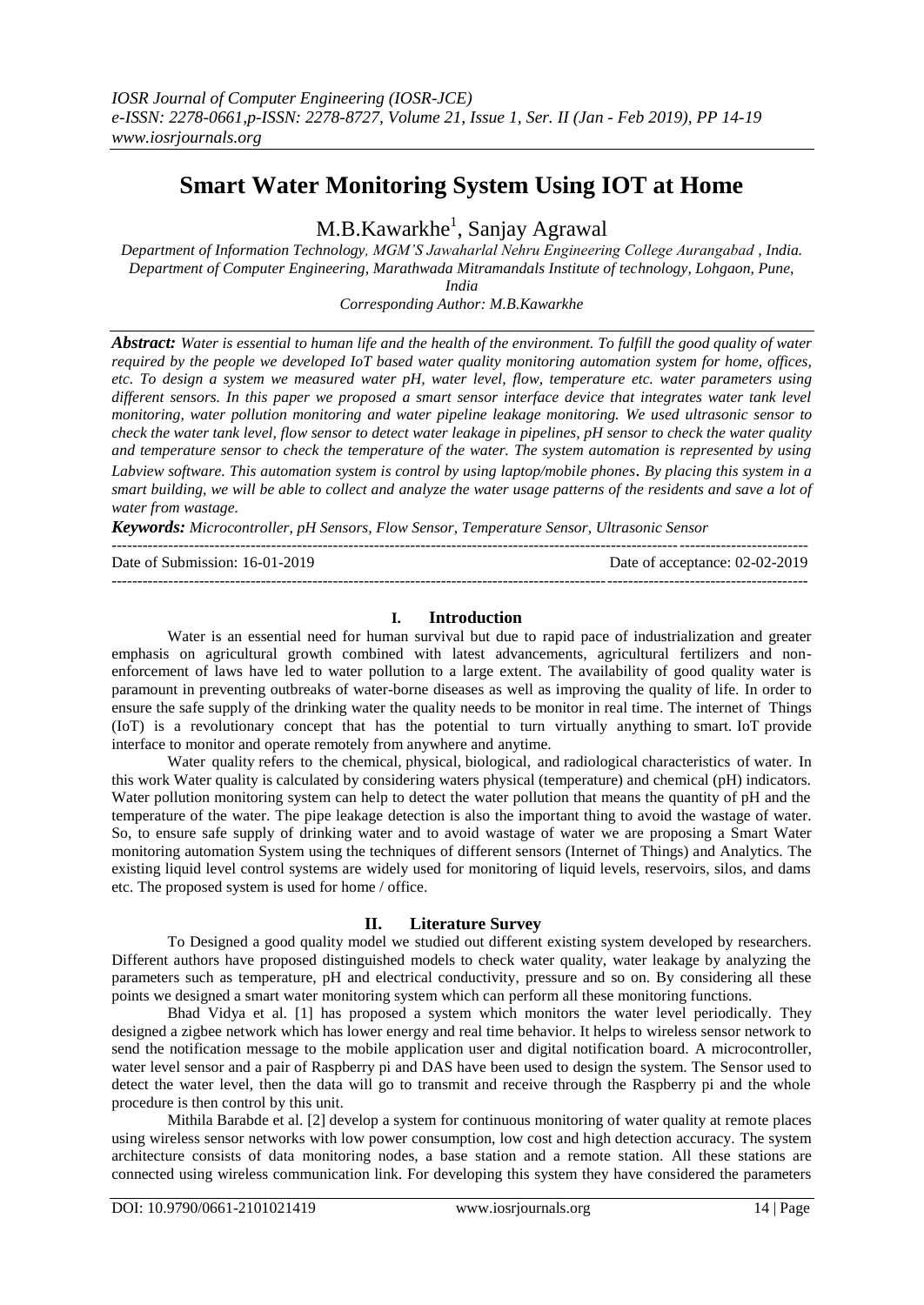such as pH, conductivity, turbidity level, etc that are analyzed to improve the water quality. These parameter readings were sent to the remote monitoring station to display in visual format on a server PC with the help of MATLAB and is also compared with standard values. If the obtained value is above the threshold value automated warning SMS alert will be sent to the agent.

Jayti bhatt et al. [3] were proposed IOT based water quality monitoring system to ensure the safe supply of drinking water in real time. Water parameter such as pH, turbidity, conductivity, dissolved oxygen, temperature is considered to check the water quality. The measured values from the sensors are processed by microcontroller and these processed values are transmitted remotely to the core controller that is raspberry pi using Zigbee protocol. Zigbee module is connected to controller which manages data coming from different devices. To transmit the data to IOT, a gateway is created on the raspberry pi using FTP. Separate IP address is provided which make possible to monitor data from anywhere in the world using the internet.

Cho Zin Myint et al. [4] presented a reconfigurable smart sensor interface device for water quality monitoring system in an IoT environment. The smart water Quality monitoring system consists of Field Programmable Gate Array design board, sensors, Zigbee based wireless communication module and personal computer (PC). System collects the five parameters of water data such as water pH, water level, turbidity, carbon dioxide (CO2) on the surface of water and water temperature in parallel and in real time basis with high speed from multiple different sensor nodes. Author provided smart water quality monitoring system of single chip solution to interface transducers to sensor network using Field Programmable Gate Array development tool presented with wireless method by using a wireless XBee module.

Anthony Faustine et al. [5] implemented a model by evaluating prevailing environment including availability of cellular network coverage at the site of operation. The system consists of an Arduino microcontroller, water quality sensors, and a wireless network connection module. It detects water temperature, dissolved oxygen, pH, and electrical conductivity in real-time and disseminates the information in graphical and tabular formats to relevant stakeholders through a web-based portal and mobile phone platforms.

Ali M. Sadeghioon et al. [6] designed a smart wireless sensor network for leak detection in water pipelines, based on the measurement of relative indirect pressure changes in plastic pipes. The sensor nodes were deployed in the field trials and they collected temperature and relative pressure data. Leak tests and daily pressure variations were clearly registered by the nodes showing a response in both the relative pressure sensor (FSR) as well as the temperature sensors. It is postulated that the temperature sensors have the potential to be combined with the FSR data to identify leaks as opposed to "normal" pressure drops.

A. Ejah Umraeni Salam et al. [7] proposed a model to detect the leakage of pipeline by computerized on-line system using pressure analysis, as a determinant of the leakage in a pipe. Pressure at each node is taken as input data .The pressure data is obtained from the simulation results using the EPANET 2.0 software. To train the data A detection system of magnitude and location of leakage with pressure analysis obtained from the EPANET using the method of Radial Basis Function Neural Network produces the accuracy of the 98% of the entire existing pipeline on the water distribution network

J.Navarajan et al. [8] introduces wireless sensor networking using several sensors to measure water quality, microcontroller and Zigbee module. This system based on wireless sensor network that consists of Wireless Water Quality Monitoring Network and Remote Data Center.

S. Geetha et al. [9] provided a power efficient, simpler solution for in-pipe water quality monitoring based on Internet of Things technology is presented. The model developed is used for testing water samples and the data uploaded over the Internet are analyzed. The system also provides an alert to a remote user, when there is a deviation of water quality parameters from the pre-defined set of standard values.

#### **III. Components of System**

In the proposed smart water quality monitoring automation system, water quality monitoring, pipe leakage detection and water level monitoring is designed. The hardware of wireless smart water quality monitoring automation system comprises the following components:

#### **3.1 Ultrasonic Sensor**

Ultrasonic sensors emit short, high-frequency sound pulses at regular intervals. These propagate in the air at the velocity of sound. If they strike an object, then they are reflected back as echo signals to the sensor, which itself computes the distance to the target based on the time-span between emitting the signal and receiving the echo. The ultrasonic sensor is used to measure the level of our water tank to avoid the overflow of water.

#### **3.2 Temperature Sensor**

The temperature sensor is used to measure the temperature of water. In our system to check the quality of water, temperature is also considered as one parameter.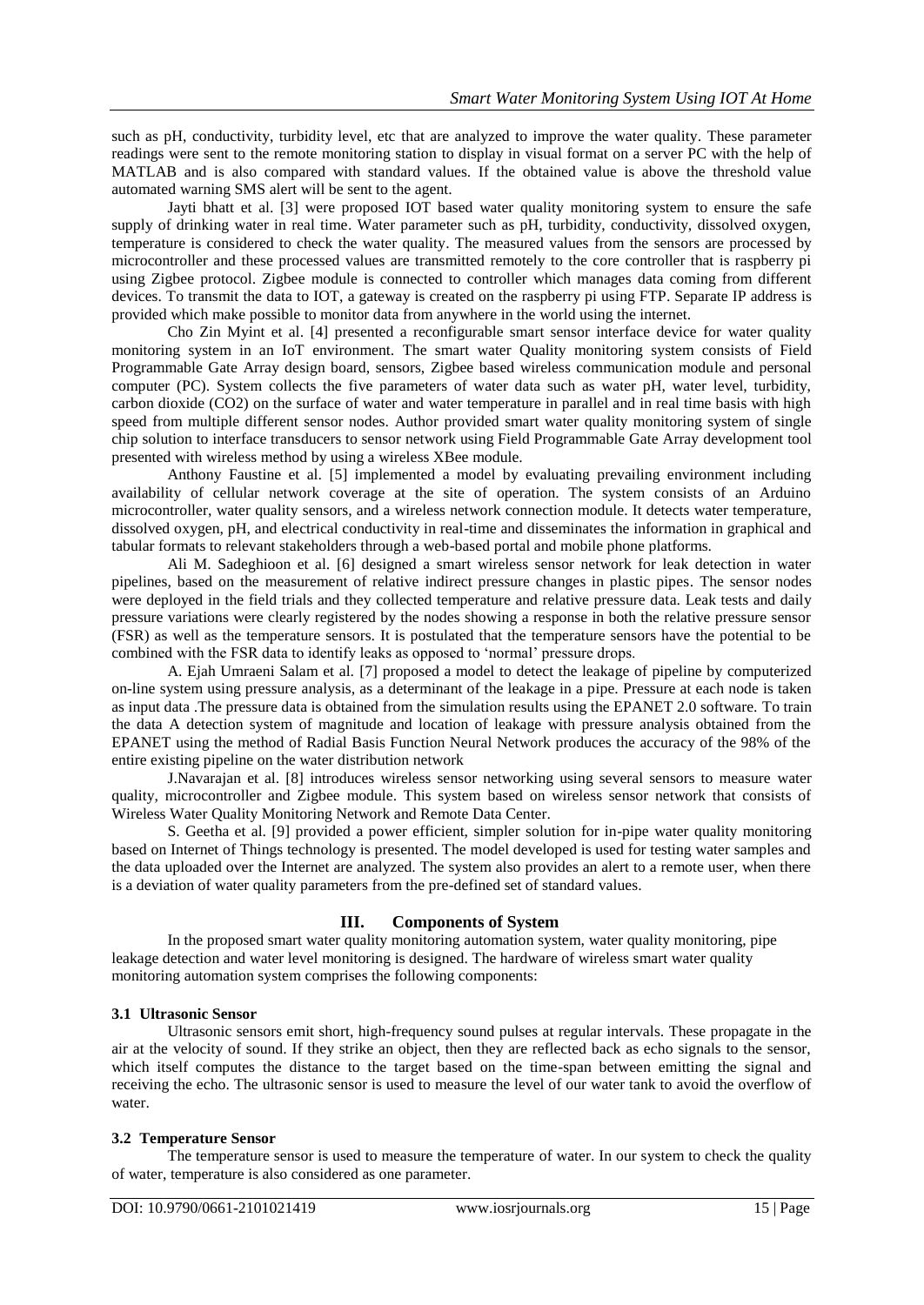#### **3.3 PH Sensor**

The pH sensor is used to measure the quantity of hydrogen in water. pH is only one of a variety of factors affecting corrosion (3–8).The pH of a solution is the negative common logarithm of the hydrogen ion activity: The pH of water is a measure of the acid–base equilibrium and, in most natural waters, is controlled by the carbon dioxide bicarbonate, carbonate equilibrium system. An increased carbon dioxide concentration will therefore lower pH, whereas a decrease will cause it to rise.

## **3.4 Flow Sensor**

 Flow sensor is used for flow measurements to find the leakage in a pipe. Accurate flow measurement is an essential step both in the terms of qualitative and economic points of view. This sensor sits in line with the water line and contains a pinwheel sensor to measure how much water has moved through it. There is an integrated magnetic Hall-Effect sensor that outputs an electrical pulse with every revolution.

## **3.5 GSM**

A GSM modem could also be a standard GSM mobile phone with the appropriate cable and software driver to connect to a serial port or USB port on computer. Any phone that supports the "extended AT command set" for sending/receiving SMS messages is used.



**Fig1. (a)** Ultrasonic Sensor (b) pH sensor (c) Temperature sensor (d) Flow Sensor

## **IV. Methodology**

In our proposed system we carried out experiments for identifying water tank level, to check water quality and to detect water leakage in a pipe.

#### **4.1 Water tank level monitoring**

In water tank level monitoring system for monitoring the level of tank we use the ultrasonic sensor. An ultrasonic sensor is a device that can measure the distance by using sound waves. In water level monitoring the transmitter send the sound waves and receiver receive the signal. By using following formula we calculate the distance.

#### *Distance =(speed of sound\*time taken)/2*

In our system we consider that the height of our tank is 30cm. To avoid the wastage of water we use the automation for the motor. If the water level is less than 20 % then microcontroller send the +ve signal to the relay and relay automatically gets ON and motor will be get started. If the level of water tank is greater than or equal to 80% then microcontroller send the –ve signal to the relay and relay will be automatically gets OFF then motor also gets OFF. In this both the situations the GSM send the message to the user. If the level is less than 20% then it will send the message Alert: level is 20. If the level is greater than or equal to 80% then it will send the message like Alert: level is 80.

#### **4.2 Water quality monitoring**

Water quality monitoring system is very important for measure the quality of the water. To measure the quality of water we use the pH and the temperature sensor. The pH stands for "Potential of Hydrogen," referring to the amount of hydrogen found in water. pH is measured on a scale that runs from 0 to 14. 7 is neutral, meaning there is a balance between acid and alkalinity. A measurement below 7 means acid is present and a measurement above 7 is basic (or alkaline).

The second parameter is a temperature. Temperature will also affect the equilibrium and the pH. In pure water, a decrease in pH of about 0.45 occurs as the temperature is raised by 25 °C. We kept the pH probes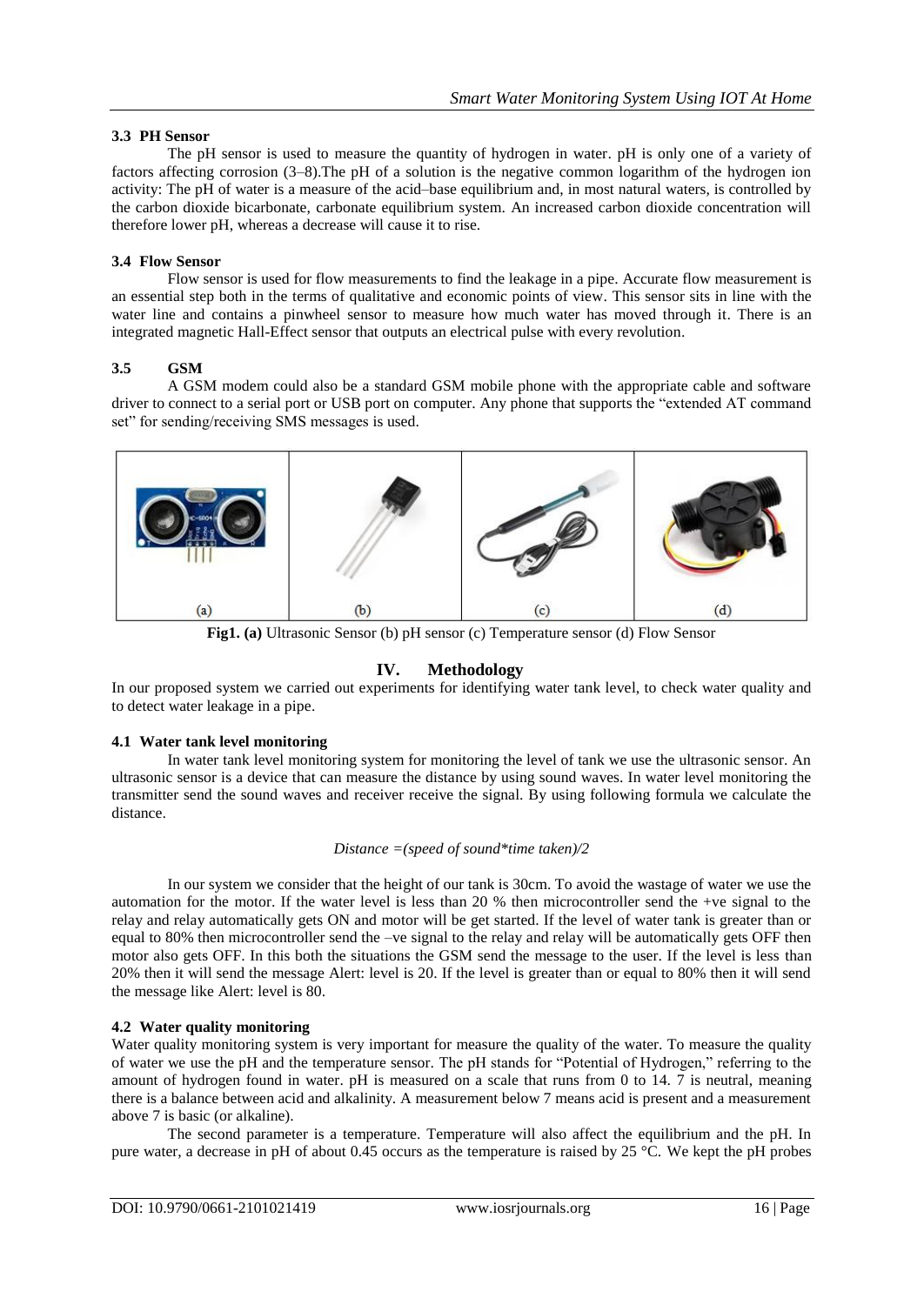and temperature sensor in the water for two minute and recorded the pH value and temperature value that was displayed on the meter screen on Labview.

In this water quality monitoring system if the value of pH sensor is greater than 7 then it will be send the message to the user and if the temperature is greater than 50 then also the GSM send the message to the user.

#### **4.3 Water pipe leakage detection**

In the water pipe leakage detection system for detecting the leakage we use the flow sensor to measure the flow of the water. In our system we use the two flow sensors for measure the flow of water. If the flow measured from first flow sensor and flow measured from second flow sensor is not equal that means the leakage is present in our system.

If the leakage is occurred in our system then the GSM send the message to the user that is Alert: Leakage is detected. The block diagram of our system is shown in Fig 2.



**Fig 2:** Block diagram of system

In our system the microcontroller is the core component which controls all the devices those are connected to the microcontroller. Ultrasonic, pH, temperature, flow sensor, motor, 22 GSM is connected to the microcontroller. Microcontroller sends the data to the computer through the USB connector. Motor is used to fill the empty tank. If the tank level is below 10% then motor automatically gets ON and if tank level is greater than 80% then it will be gets OFF. The relay is used to control the functioning of motor. Relays are switches that open and close circuits electromechanically. Relay controls one electrical circuit by opening and closing contacts in another circuit.

In our model the coding of required component is written in Arduino IDE. In this we can show the output on serial monitor. We connected microcontroller to the computer through USB cable and then measured the data measured by sensor.

Following figure 3 displays the results of experimental work done. The first graph represents the pH value of the water which is the 5 and second graph represent the value of the temperature which is 25 degree Celsius. Leakage is represented by third graph. And last graph represent the water tank level. Dashboard is created by using Labview.

System runs on battery power and comprises of four sub circuits working synchronously; sensor circuit, controller circuit, SMS circuit and relay driver circuit. Sensor senses the level of the water in tank which is continuously fed to controller system. As the system encounters the empty level condition, status of load shedding is checked. Relay coil is energized and the pump operates when there is no load shedding.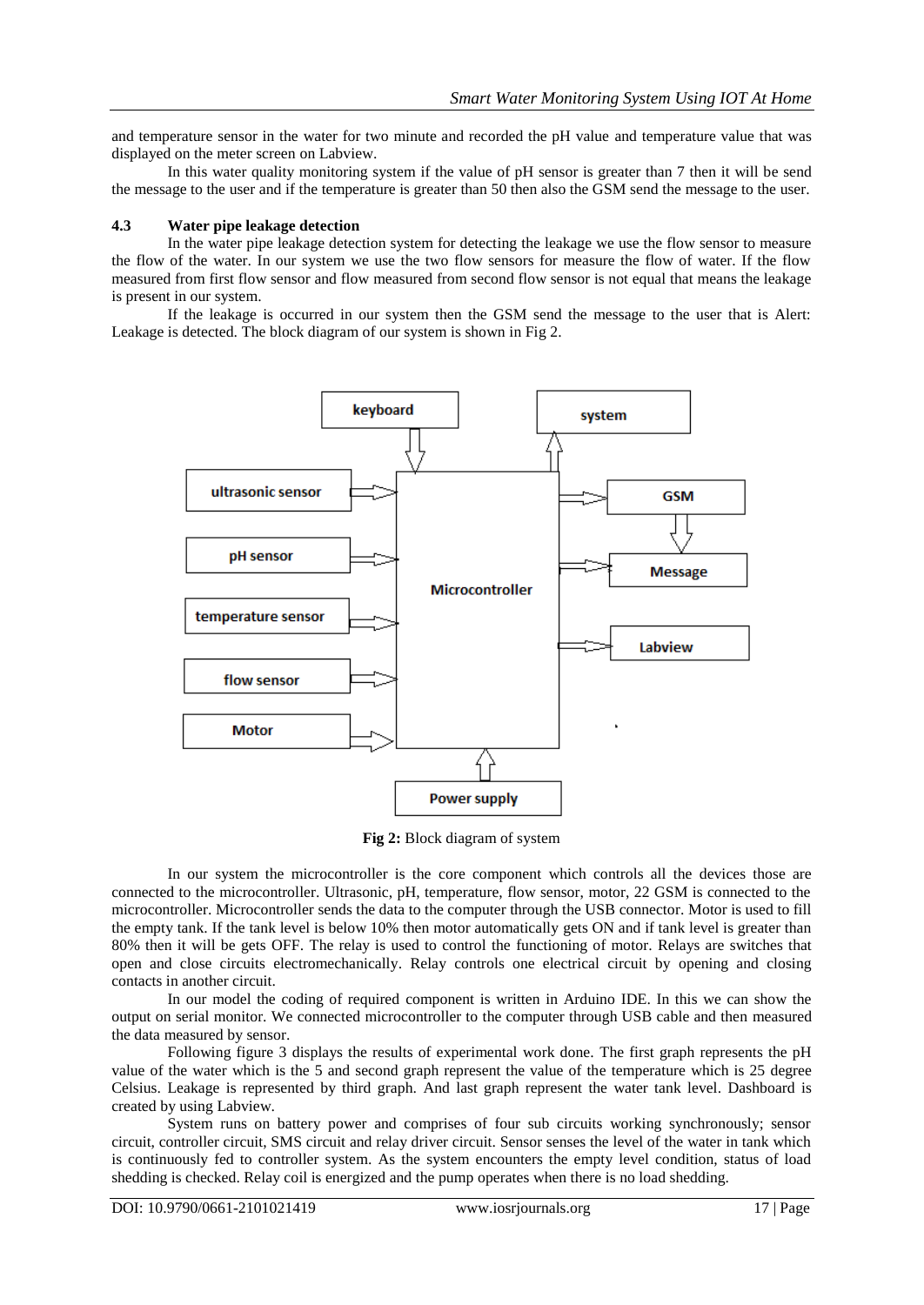

**Fig 3.** Result of system

Figure 4 illustrates screen view of alert messages send to the user. In the proposed system we send the alert messages to the user in following situation: If

- 1. The pH value of water is greater than 7.
- 2. Leakage is detected in a pipe.
- 3. Temperature of the water is above 7degree Celsius
- 4. Tank level is greater than 80% and below 20%.
- 5.

| 日 2 開 今<br>Shobha Jnec<br>+919527942239 |       | $m  $ $\blacksquare$ 01:52 |  |
|-----------------------------------------|-------|----------------------------|--|
| Alert!! Leakage Detected                |       | 20:44                      |  |
| Alert!! Leakage Detected                |       | 20:44                      |  |
| Alert!! Leakage Detected                |       | 20:44                      |  |
| Alert!! temp level is<br>86.83          | 20:46 |                            |  |
| Alert!! temp level is<br>49.39          | 20:47 |                            |  |
| Alert!! temp level is HIGH<br>49.79     |       | 20:49                      |  |
| Alert!! water level is<br>n             | 21:31 |                            |  |

**Fig 4.** Result Of message

#### **V. Conclusion**

The system can monitor water quality automatically, and it is low in cost and does not require people on duty. This system is used to avoid the huge amount of water is being wasted by uncontrolled use of home/offices etc. So the water quality testing is likely to be more economical, convenient and fast. This designed smart water system can be easily applied to home, offices, and schools and at any places where water tanks are used. By placing this system in a smart building, we will be able to collect and analyze the water usage patterns of the residents and save a lot of water from wastage. This is the small contribution from our side to save and supply good quality of water.